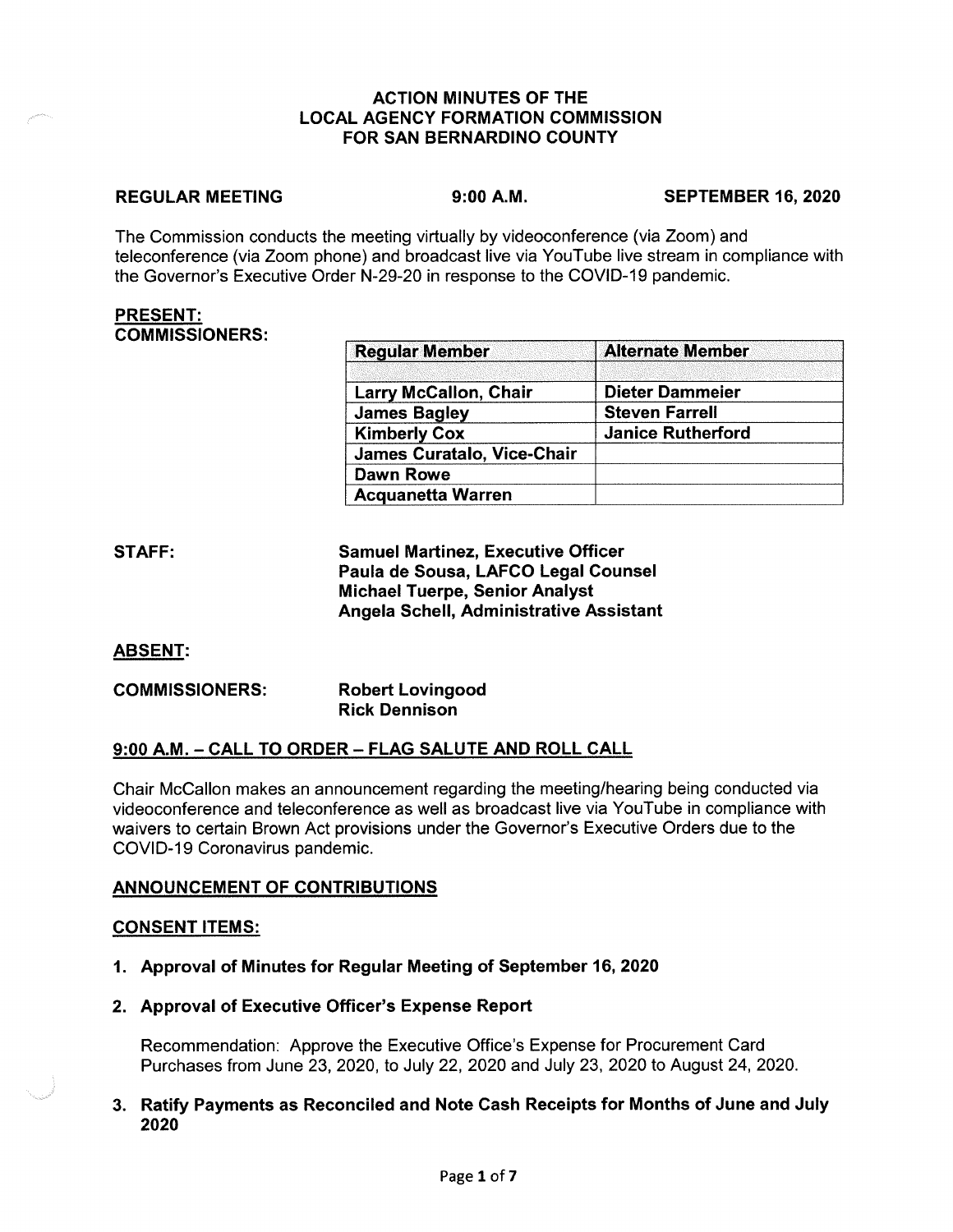Recommendation: Ratify payments as reconciled for the months of June and July 2020 and note revenue receipts for the same period.

## **4. Review of Service Review Schedule for FY 2020-21**

Recommendation: Staff recommends that the Commission receive and file revised service review schedule for FY 2020/21 (cemetery districts and recreation and park functions of local agencies).

## **5. Consideration of: (1) CEQA Statutory Exemption for LAFCO SC#452; and (2) LAFCO SC#452 - City of San Bernardino Irrevocable Agreement to Annex No. 2020-003 for Sewer Service (APNs 0268-291-32, -33, & -34)**

Recommendation: Staff recommends that the Commission approve LAFCO SC#452 by taking the following actions:

- 1. Certify that LAFCO SC#452 is exempt from environmental review and direct the Executive Officer to file a Notice of Exemption within five (5) days of this action.
- 2. Approve LAFCO SC#452 authorizing the City of San Bernardino to extend sewer service outside its boundaries to three parcels, Assessor Parcel Numbers 0268-291-32, 0268-291-33, and 0268-291-34.
- 3. Adopt Resolution #3314 setting forth the Commission's determination and approval of the agreement for service outside the City of San Bernardino's boundaries.
- **6. Note Receipt of Proposal Initiated by City Council Resolution - LAFCO 3243 Reorganization to Include Annexation to the City of Fontana, the Fontana Fire Protection District, the West Valley Water District and the San Bernardino Valley Municipal Water District, and Detachment from the San Bernardino County Fire Protection District, its Valley Service Zone and its Zone FP-5, and County Service Area 70**

No action is required of the Commission other than to note receipt of the proposal.

## **7. Consent Items Deferred for Discussion (none)**

Commissioner Bagley moves the approval of the Consent Items. Second by Commissioner Rutherford. The motion passes with the following roll call vote:

Ayes: Noes: Abstain: Absent: Bagley, Curatalo, Farrell, McCallon, Rowe, Rutherford, and Warren. None. None. Cox (Farrell voting in her stead), Lovingood (Rutherford voting in his stead).

## **PUBLIC HEARING ITEMS:**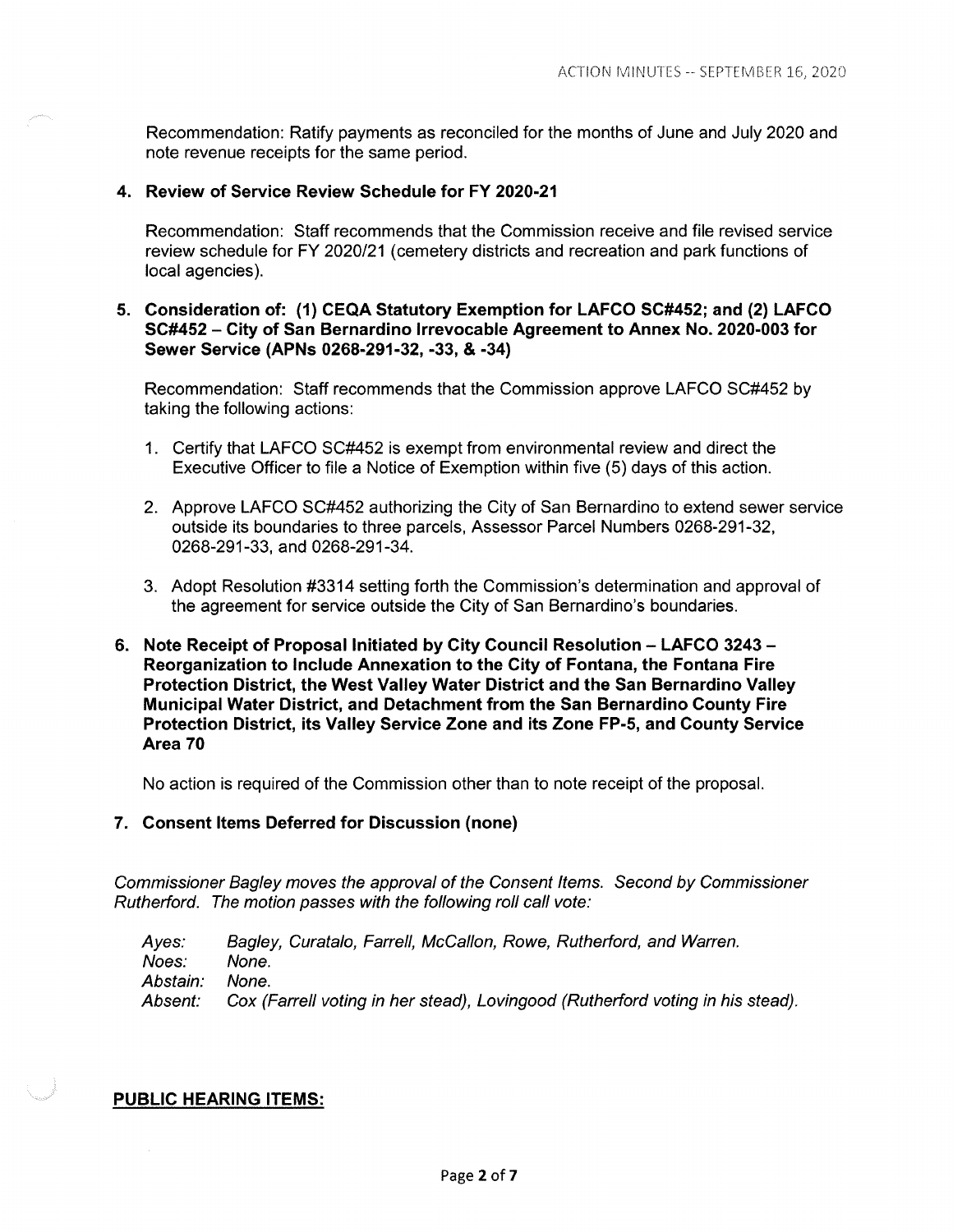## **8. LAFCO SC#453 - City of Redlands Pre-Annexation Agreement No. 20-51 for Water and Sewer Service (Assessor Parcel Number 0298-412-01)**

Recommendation: Staff recommends that the Commission approve LAFCO SC#453 by taking the following actions:

- 1. For Environmental review as the responsible agency:
	- a. Certify that the Commission, its staff, and its Environmental Consultant have reviewed and considered the environmental assessment and Mitigated Negative Declaration prepared by the County of San Bernardino for a Conditional Use Permit for the development of a gas station, convenience store and car wash on approximately 1.28 acres, and found them to be adequate for Commission use;
	- b. Determine that the Commission does not intend to adopt alternatives or additional mitigation measures for this project; that all mitigation measures are the responsibility of the County of San Bernardino and/or others, not the Commission, and are self-mitigating through implementation of the Conditions of Approval; and,
	- c. Note that this proposal is exempt from Department Fish and Wildlife fees because the filing fees was the responsibility of the County as CEQA lead agency, and direct the Executive Officer to file a Notice of Determination within five (5) days of this action.
- 2. Approve LAFCO SC#453 authorizing the City of Redlands to extend water and sewer service outside its boundaries to Assessor Parcel Number 0298-412-01.
- 3. Approve LAFCO Resolution #3315 setting forth the Commission's determinations and approval of the agreement for service outside the City of Redlands' boundaries.

Commissioner Bagley moves approval of staff recommendation. Second by Commissioner Warren. The motion passes with the following roll call vote:

Ayes: Noes: Abstain: Absent: Bagley, Curatalo, Farrell, McCallon, Rowe, Rutherford, and Warren. None. None. Cox (Farrell voting in her stead), Lovingood (Rutherford voting in his stead).

**9. LAFCO 3241 - Request for Reconsideration Submitted by Patrick Kaemerle (on behalf of Inland Real Estate Group, LLC) of the Commission's Approval of LAFCO 3241** - **Reorganization to Include Annexation to the City of Rancho Cucamonga and Detachment from County Service Area 70 (Etiwanda Heights Neighborhood and Conservation Plan)** 

Recommendation: Deny the Request for Reconsideration submitted by Mr. Kaemerle (on behalf of the Inland Real Estate Group, LLC) of the Commission's approval of LAFCO 3241 as outlined in LAFCO Resolution No. 3312 and proceed with the protest proceedings for LAFCO 3241.

Public comment was provided by: Patrick Kaemerle, representing Inland Real Estate Group, LLC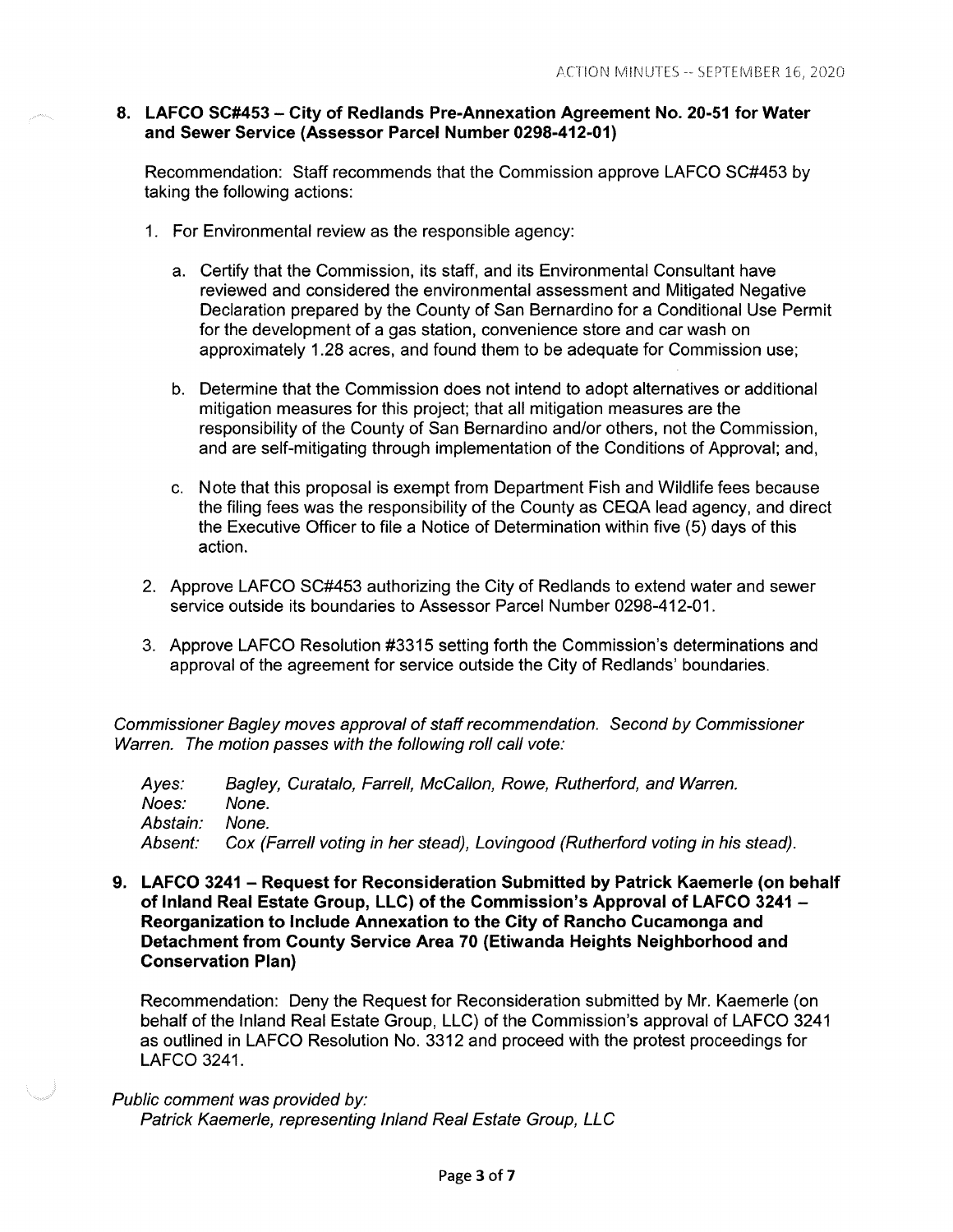Matthew Burris, Deputy City Manager, City of Rancho Cucamonga

Commissioner Curatalo moves to approve staff recommendation. Second by Commissioner Bagley. The motion passes with the following roll call vote:

Ayes: Noes: Abstain: Absent: Bagley, Curatalo, Farrell, McCallon, Rowe, Rutherford, and Warren. None. None. Cox (Farrell voting in her stead), Lovingood (Rutherford voting in his stead).

#### **10. Reorganization of Staff Composition to Include:**

- **Recruitment for an Analyst-GIS/Database Management**
- **Review and Adoption of Amendments to LAFCO Policy and Procedure Manual Section** Ill - **Human Resources**
- **Reclassify the Administrative Assistant**

Recommendation: Staff recommends that the Commission take the following actions:

- 1. For the unfilled Analyst-GIS/Database Management position:
	- a. Authorize recruitment to fill the position.
	- b. Authorize the Executive Officer to sign a contract with an employment/recruitment firm for an amount not to exceed \$5,000, following review by LAFCO Legal Counsel.
- 2. Modify the Policy and Procedure Manual Section III Human Resources, Chapter  $5 -$ Benefits Plan:
	- a. Policy 1B Benefit Plan Groups (new category for new employees).
	- b. Policy 8A 401K Savings Plan (reduction for new employees).
- 3. For Angie Schell's position of Administrative Assistant (Range 42):
	- a. Reclassify to Clerk (Range 50) in order for compensation to be commensurate with duties performed.
	- b. Enter the Clerk position with a two-step increase at Step 8 of Range 50 pursuant to Policy and Procedure Manual Section III - Human Resources, Chapter 2 -Employment, Policy 4E - Promotions.
	- c. Retroactively enter Range 50 effective September 14, 2020, the start of a pay period.
- 4. Approve LAFCO Draft Resolution No. 3316.

Commissioner Bagley moves to approve staff recommendation. Second by Commissioner Farrell. The motion passes with the following roll call vote:

Ayes: Noes: Abstain: Absent: Bagley, Curatalo, Farrell, McCallon, Rowe, Rutherford, and Warren. None. None. Cox (Farrell voting in her stead), Lovingood (Rutherford voting in his stead).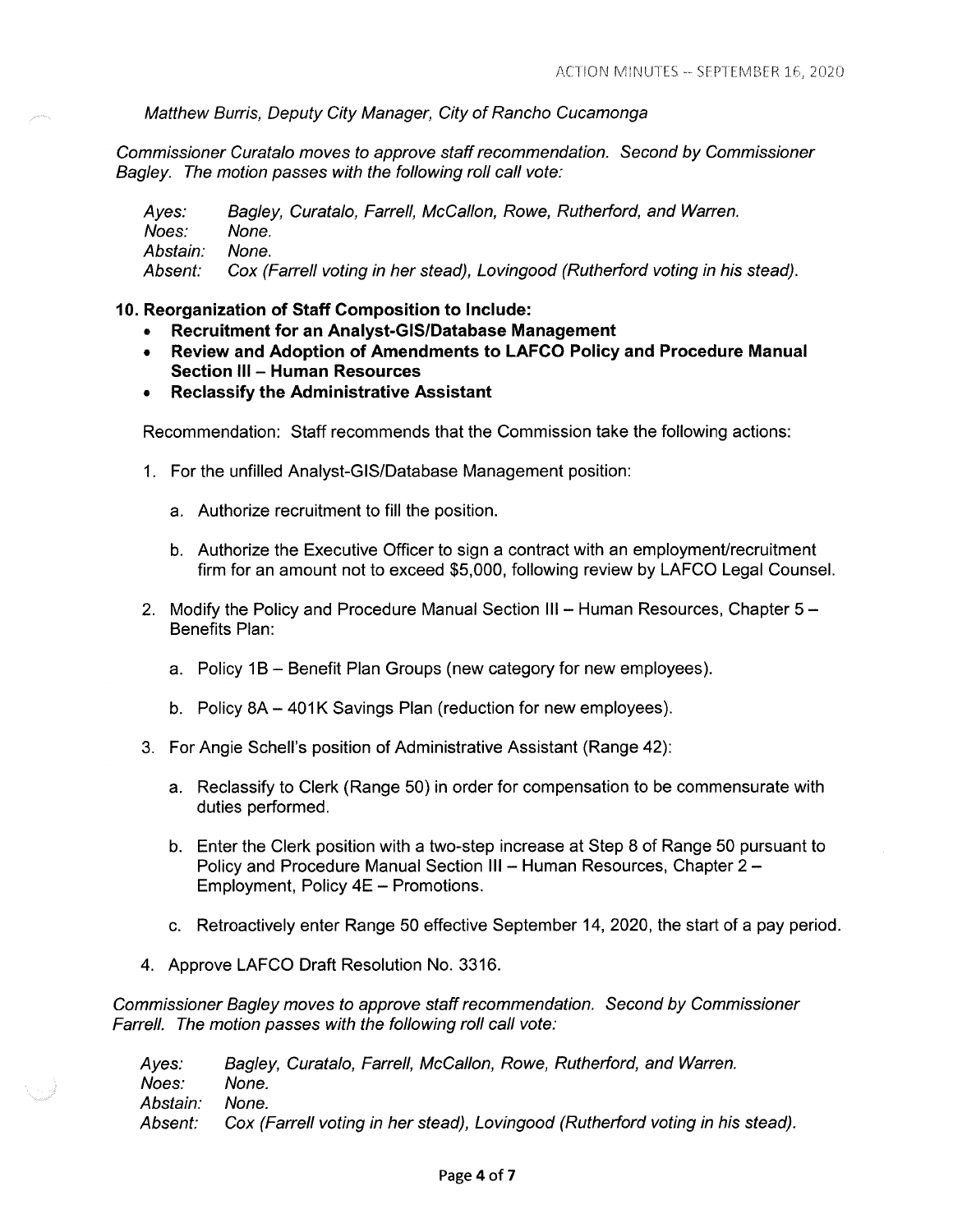Commissioner Cox attends the Zoom meeting at 10:04 a.m.

#### **DISCUSSTION ITEM:**

**11. Update on Sustainability of the City of Adelanto, related to LAFCO 3232 - Sphere of Influence Amendment for the City of Adelanto** 

Recommendation: Staff recommends that the Commission:

- 1. Receive and file this report.
- 2. Schedule an update for the City for the January 2021 meeting, unless otherwise directed by the Commission.

Public comment was provided by:

Ward Kormers, Finance Director, City of Adelanto Gabriel Reyes, Mayor, City of Adelanto Jessie Flores, City Manager, City of Adelanto

Commissioner Cox moves to approve staff recommendation. Second by Commissioner Warren. The motion passes with the following roll call vote:

Ayes: Noes: Abstain: Absent: Bagley, Cox, Curatalo, McCallon, Rowe, Rutherford, and Warren. None. None. Lovingood (Rutherford voting in his stead).

## **12. Continued Monitoring from LAFCO 3231 (Countywide Fire Service Review) for Barstow Fire Protection and the City of Barstow (TO BE CONTINUED TO THE JANUARY 20, 2021 MEETING)**

Recommendation: Staff recommends that the Commission continue this item to January 20, 2021 meeting.

Commissioner Rutherford moves to approve staff recommendation. Second by Commissioner Curatalo. The motion passes with the following roll call vote:

Ayes: Noes: Abstain: Absent: Bagley, Cox, Curatalo, McCallon, Rowe, Rutherford, and Warren. None. None. Lovingood (Rutherford voting in his stead).

## **13. Continued Monitoring from LAFCO 3231 (Countywide Fire Service Review) for San Bernardino County Fire Protection District (TO BE CONTINUED TO THE JANUARY 20, 2021 MEETING)**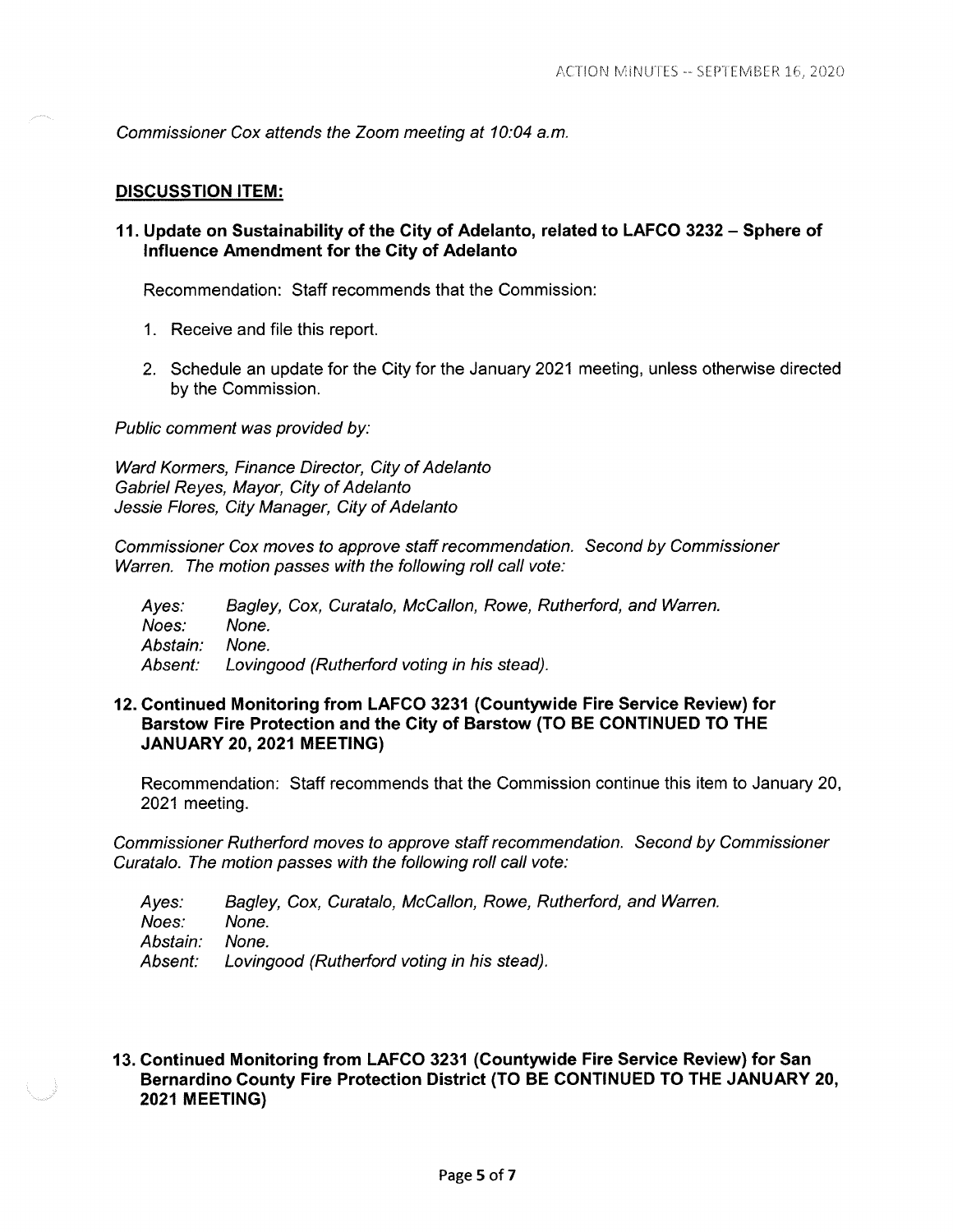Recommendation: Staff recommends that the Commission continue this item to the January 20, 2021 meeting.

Commissioner Rutherford moves to approve staff recommendation. Second by Commissioner Curatalo. The motion passes with the following roll call vote:

Ayes: Noes: Abstain: Absent: Bagley, Cox, McCallon, Rowe, Rutherford, and Warren. None. None. Lovingood (Rutherford voting in his stead).

## **14. Appointment of Voting Delegate and Alternate Voting Delegate for the 2020 CALAFCO Board of Directors Election and Nominations for CALAFCO Board Member**

Recommendation: Staff recommends that the Commission:

- 1. Select Commission Chair Larry McCallon as voting delegate (and Jim Curatalo as alternate voting delegate) to cast this Commission's vote for CALAFCO Board Member election and any items for the Annual Business Meeting, should CALAFCO have one; and,
- 2. For CALAFCO Board Member election nomination/selection:
	- Option 1 If any of our City and/or a Public member Commissioner from this Commission is interested to serve on the CALAFCO Board of Directors, nominate said City and/or Public member Commissioner and direct the voting delegate to select this LAFCO's nominated City and/or Public Member as the Southern Region representatives to the CALAFCO Board of Directors; or,
	- Option 2 Direct the voting delegate to select the incumbents Cheryl Brothers (Orange LAFCO) for the City Member Seat and David West (Imperial LAFCO) for the Public Member Seat as the Southern Region representatives to the CALAFCO Board of Directors.

Commissioner Bagley moves to approve staff recommendation. Second by Commissioner Cox. The motion passes selecting Option 2 with the following roll call vote:

Ayes: Noes: Abstain: Absent: Bagley, Cox, Curatalo, McCallon, Rowe, Rutherford, and Warren. None. None. Lovingood (Rutherford voting in his stead).

## **INFORMATION ITEMS:**

**15. Legislative Oral Report**